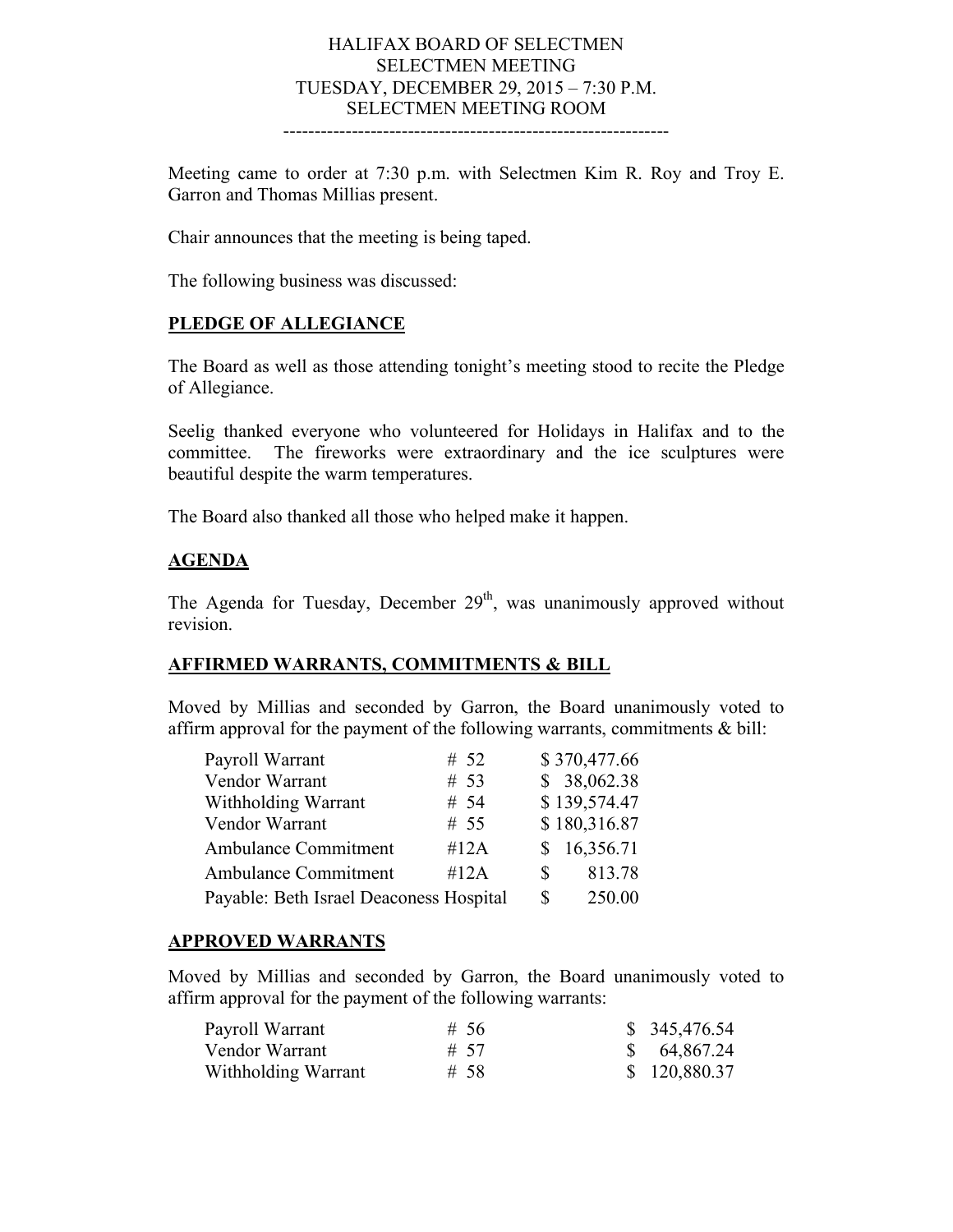Moved by Millias and seconded by Garron, the Board unanimously approved payment of the following Selectmen bills:

| <sup>S</sup>  | 28.10      |
|---------------|------------|
|               | \$1,588.59 |
| S             | 42.18      |
|               | 99.62      |
|               | \$2,000.00 |
| \$            | 30.83      |
| S             | 450.00     |
| <sup>\$</sup> | 60.00      |
|               | 434.31     |

#### **MINUTES**

Moved by Garron and seconded by Millias, the Board unanimously approved the following Selectmen Minutes:

Regular Session – November 24, 2015 Regular Session – December 8, 2015

The Board acknowledged payment to the Treasurer for the following turnovers:

| <b>TURNOVER</b>    | AMOUNT |                      |
|--------------------|--------|----------------------|
| 2016-33<br>2016-34 | \$.    | \$5.000.00<br>130.97 |

#### **DISCUSSIONS / MAIL**

Ambulance Abatement

Moved by Garron and seconded by Millias, the Board unanimously voted to abate the following amount from the Ambulance Account:

November 2015 FOR \$ 13,177.39

#### OCPC Local Technical Assistance Funding

There is a new funding opportunity, which Seelig does not plan on applying because he would like to continue the work on economic development (via OCPC's work this year and the EDSAT) and high-speed broadband.

#### Silver Lake E & D Distribution

As part of the distribution of the surplus in Silver Lake's E  $\&$  D account, Halifax's third-quarter assessment for Silver Lake for FY2016 will be reduced by \$502,848.10. Roy said that Silver Lake has some capital items for this year and the freed up money that would have went towards the assessment can be used for capital items for the schools.

#### MEMA Grant

Board needs to approve having Selectman Roy sign off on this grant in the amount of \$2,460 for radios, noise suppression lapel mikes and battery chargers (grant was signed on 12/14/15).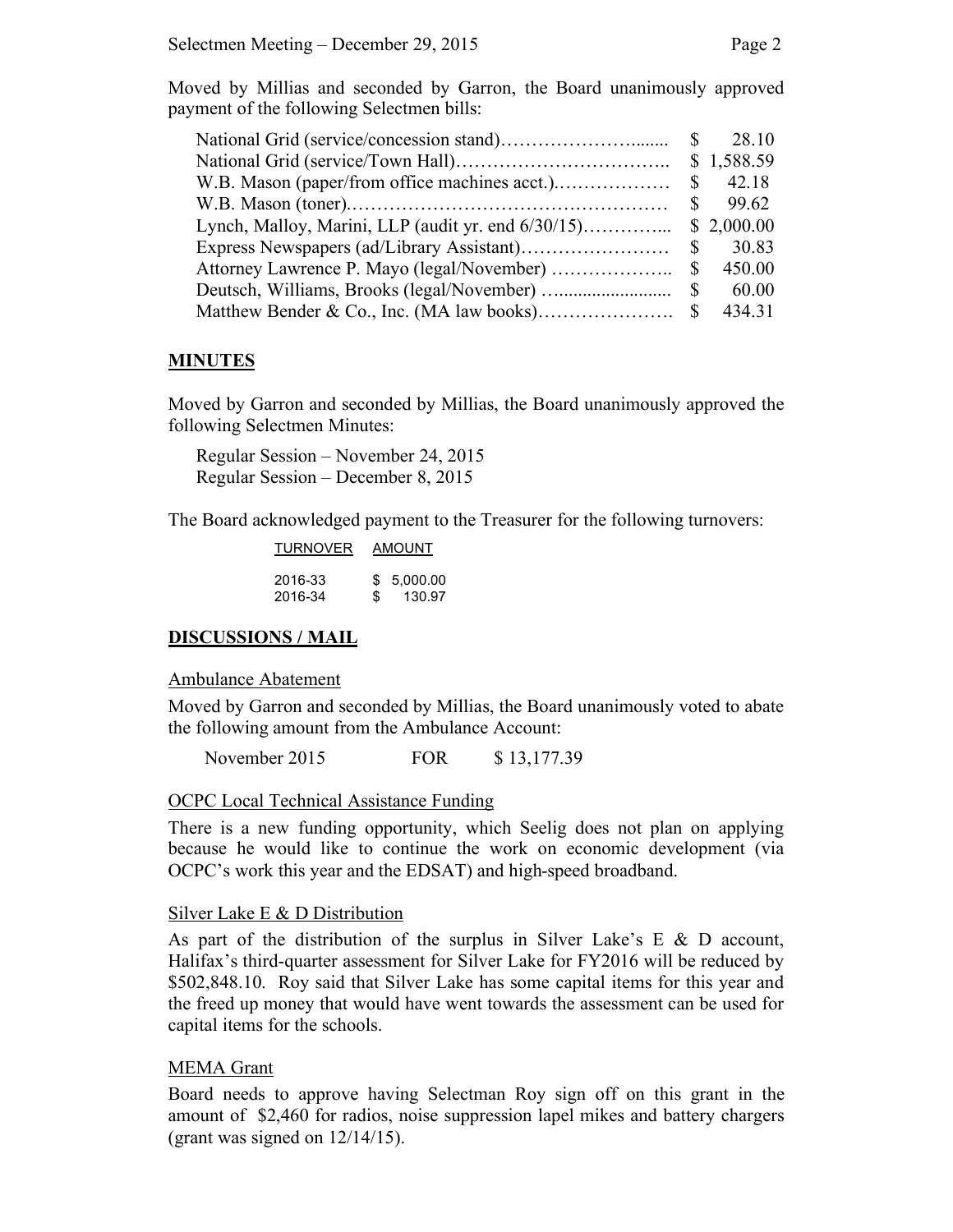Moved by Millias and seconded by Roy, the Board unanimously voted to approve having the Chair, Kim R. Roy, sign off on the above mentioned grant.

# Fire Department Regional Assistance to Firefighters Grant Application

Several communities are sending in a regional grant application for updating Self-Contained Breathing Apparatus. The Memorandum of Understanding needs to be signed by the Chair on behalf of the Board.

Moved by Millias and seconded by Garron, the Board unanimously voted to have the Chair, Kim R. Roy, sign the Memorandum of Understanding for the Regional Assistance to Firefighters Grant.

# Plympton Dog at Winnetuxet Children's Place

The Town has received a report about a dog from Plympton that was acting in an intimidating manner (while staying on its own property) with the teachers, students and parents at the Winnetuxet Children's Place. We had similar reports back a year ago about this dog and the dog was placed under a restraining order in Plympton. Plympton does not have a leash law but they do file complaints and investigate them. Seelig is going to see if Winnetuxet wants to file a complaint. The Plympton Board of Selectmen will re-visit this matter on January 4<sup>th</sup>.

Garron said that there is not much we can do besides notify Plympton and our Dog Officer.

The office received a letter from the Plympton Animal Control Officer, which Seelig suggested that the Board read. Seelig thought the reasonable thing to do is write a letter to Plympton Animal Control Officer.

Moved by Millias and seconded by Garron, the Board unanimously voted to send a letter to the Plympton Animal Control Officer.

# Selectmen Office Inventory of Equipment

The annual report of office inventory needs to be filed with the Town Clerk's Office. Inventory has been taken for the selectmen's office and needs to be signed by the Clerk.

Moved by Garron and seconded by Millias, the Board unanimously voted to have the Clerk, Thomas Millias, sign the office inventory sheet.

# **SCHEDULED APPOINTMENT**

# *Joy Marble – 5 Short Street Property - Possible Sale*

Joy Marble began by saying that she has gone to the Assessor's Office and looked at town-owned property. She found that some were being used by abutters and if that being the case maybe ask the abutters if they wanted to buy it. She understands that any property sold the funds would go into the General Fund and is just finding some ways to raise money for the Council on Aging project.

Roy stated that Seelig has spoken with the Board of Health and they would like it to remain in the Town's hands.

Ms. Marble brought up the point that if someone was using the property after so many years it is there (adamant domain), Seelig said not with municipal-owned property.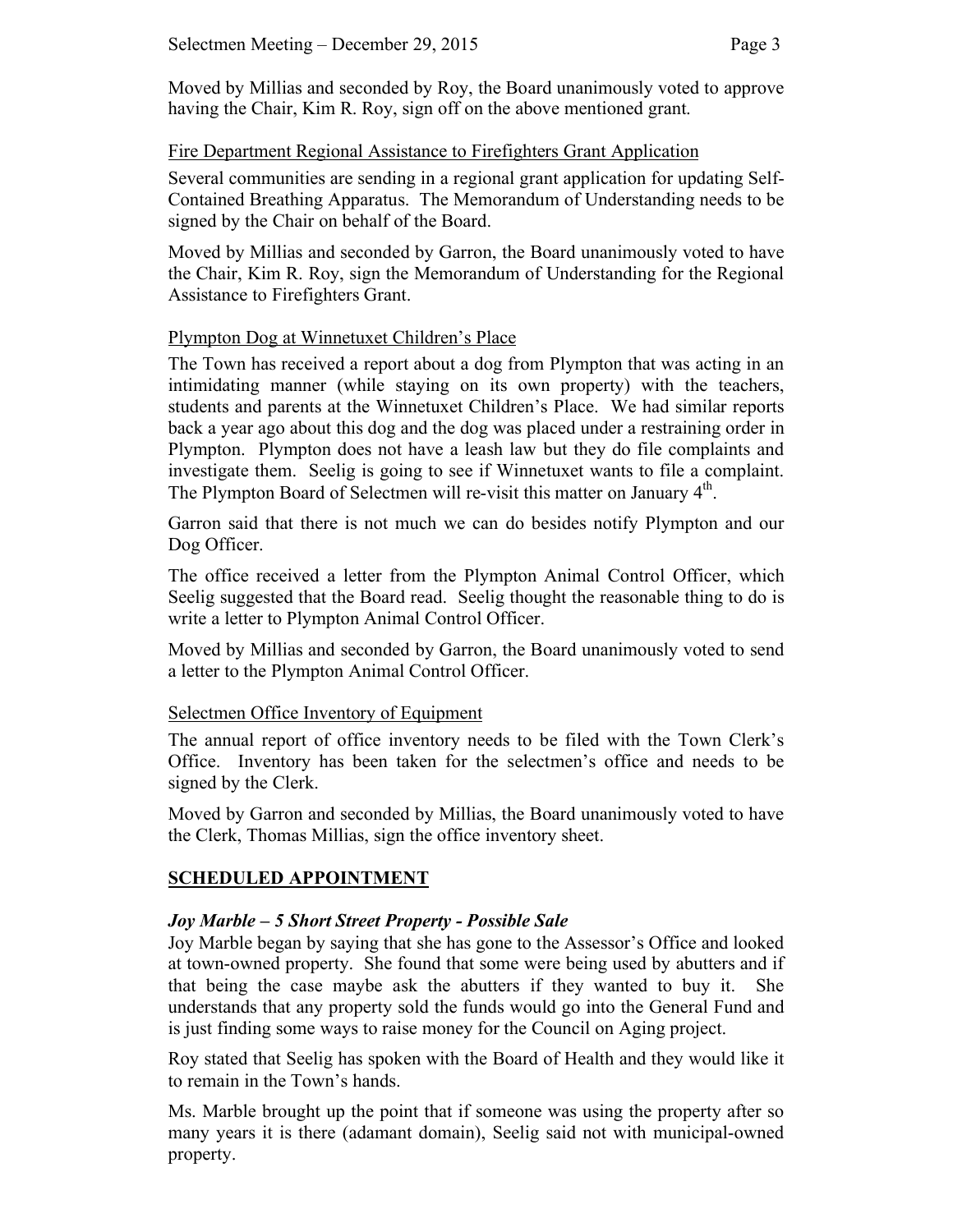Roy asked how many pieces of town owned property is there and Ms. Marble said that there are numerous ones around Crystal Lake. She has not done a lot of investigating because she thought it best to start with the Board of Selectmen. Roy then asked what the assessed values are and she said some are in the \$200's.

Millias said the real value is to the abutter, but the fact is, if they if they are already using it why should they bother buying it and to have it policed would take a lot. Seelig said the BOS could have someone go out there and see if there's stuff on the property then ask them to take it off.

Millias then said in order to sell the land, we need to survey it, and it will cost us more than the revenue. It was said that would fall within the selling of the property.

Ms. Marble said that she also has been looking at other ways for money for the Senior Center such as grants. The reason she looked at Short Street because it has a foundation and she understands that the Town may want it for sewerage.

Roy said that she does not know the plan for the alternative sewage system but knows it was talked about a couple of years ago. She asked Ms. Marble is she has talked with the Board of Health and she said she has.

It was asked what did she want the Board of Selectmen to do and Seelig said to take the necessary steps to sell the property. He did talk with Cathy and it is still thought for alternative sewerage. Roy asked Millias and Garron if they wanted to meet with the Board of Health and they both said they were okay with talking about it. Seelig will try for a meeting with them on the  $12<sup>th</sup>$  of January.

Roy wanted to briefly talk about the senior center and asked Ms. Marble if she has seen the plans that have been drawn up and she said yes, they are beautiful and Roy agreed that it is going to be beautiful. Garron brought up the point out that in past we have renovated existing properties. Millias liked the fact that work was done at the Pope's Tavern in the 1980's and the "bones" of the building have been reinforced so now there is a great foundation to build on.

# *Gerald Joy – Appointment – Associate Member to ZBA*

Seelig stated that Debra Tinkham has resigned from the Zoning Board of Appeals after serving twenty-seven years. He hopes to have her come in on the January 12<sup>th</sup> so that the Board of Selectmen can recognize her for her service. With that being said ZBA is recommending that Gerald T. Joy be appointed as an Associate Member.

Roy began by saying that Mr. Joy is currently a member of the Building Committee and she is happy that he is willing to become an Associate Member on the ZBA.

Gerald Joy said that his background is construction and has been working with Bert Gaynor on the Building Committee and Gaynor thought that he would be a good fit on the ZBA. My. Joy is happy to step up.

Millias said that it is a tough Board and making decisions is hard. If you are willing to learn the By-laws that is great. Millias also thanked him for stepping up.

Bert Gaynor said that he has worked with him on Building and Solar Committee. He added that he will be a great fit and to have someone having someone who knows how to read a blue print will be a plus.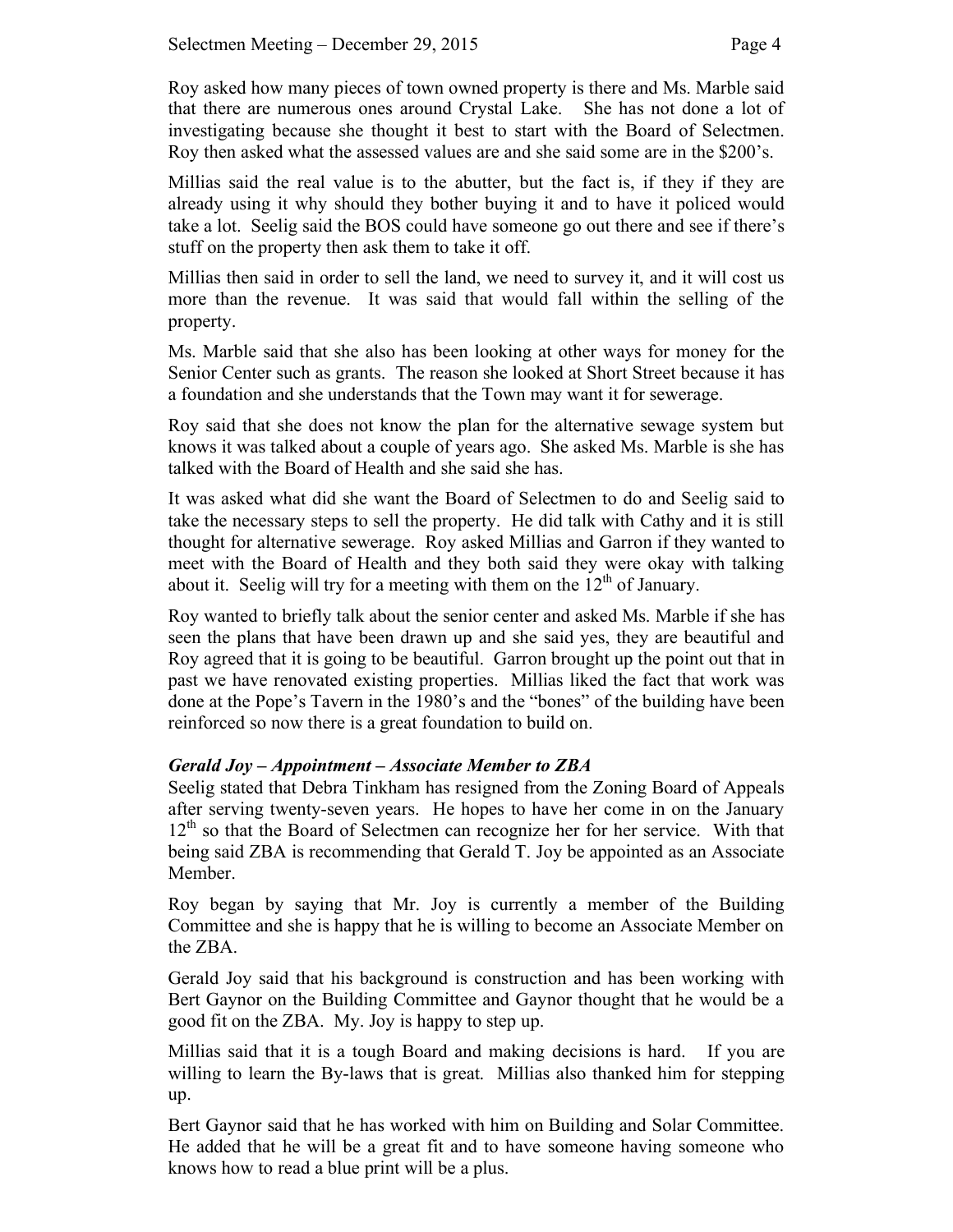Moved by Garron and seconded by Millias, the Board unanimously voted to appoint Gerald Joy to the Zoning Board of Appeals as an Associate Member, term to expire June 30, 2019.

In closing the Board thanked him for coming in.

## Municipal School Building Authority

The MSBA has not invited to the Town to participate in its eligibility period based on the Statement of Interest submitted last spring. The School Superintendent will be submitting a new SOI this winter.

## Metro South Regional Roundtable

Seelig will be attending the above meeting on January  $15<sup>th</sup>$ . He asked the Board of Selectmen as to how much pushing they want him to do regarding the City of Brockton's failure to meet its commitments concerning Monponsett Pond.

## Revocation of Building Permit

The applicant (builder) and owner of the property at 17 First Avenue have received a cease and desist order from the Building Inspector for work at this location. The builder obtained the necessary variance (cost of the work was greater than 50% of the value of the property) but made no mention that the building would be demolished.

### Subpoena

A staff member at the Elementary School is involved in litigation. The attorneys for the defendant had sent the Elementary School a subpoena requesting all documents relating to the staff members employment. This request was forwarded to the Treasurer's Office the day before it was due therefore we were unable to meet the deadline. Seelig contacted the school's attorney letting him know we would not be unable to meet that deadline given the short notice. The attorneys for the defendants was informed of this and extended the deadline to January  $8<sup>th</sup>$ . The Treasurer's Office has made copies of the requested documents and has provided them to the school's attorney. Seelig stated to the Board that the Town is not a party to this but just providing the information they are requesting.

### Monponsett Dam Flows

Paul Collis continues the conversation about requiring Brockton to send a minimum amount of water down Stump Brook. Roy stated that we met with DEP in November and nothing has changed and asked if they should contact DEP and ask for another meeting. Seelig was fine with that suggestion.

# Twin Lakes Liquor – Payment Plan

Francis Murphy has signed a payment plan with the Treasurer-Collector's Office to pay the business' back taxes. He made his first payment which was due on December  $15<sup>th</sup>$ .

# Former Police Officer

A Dennis Sneller emailed the office stating that he was sworn in as a reserve police officer in 1969 and wanted to know how long he served. Seelig checked the office files and found nothing and told Mr. Sneller that. Roy added that per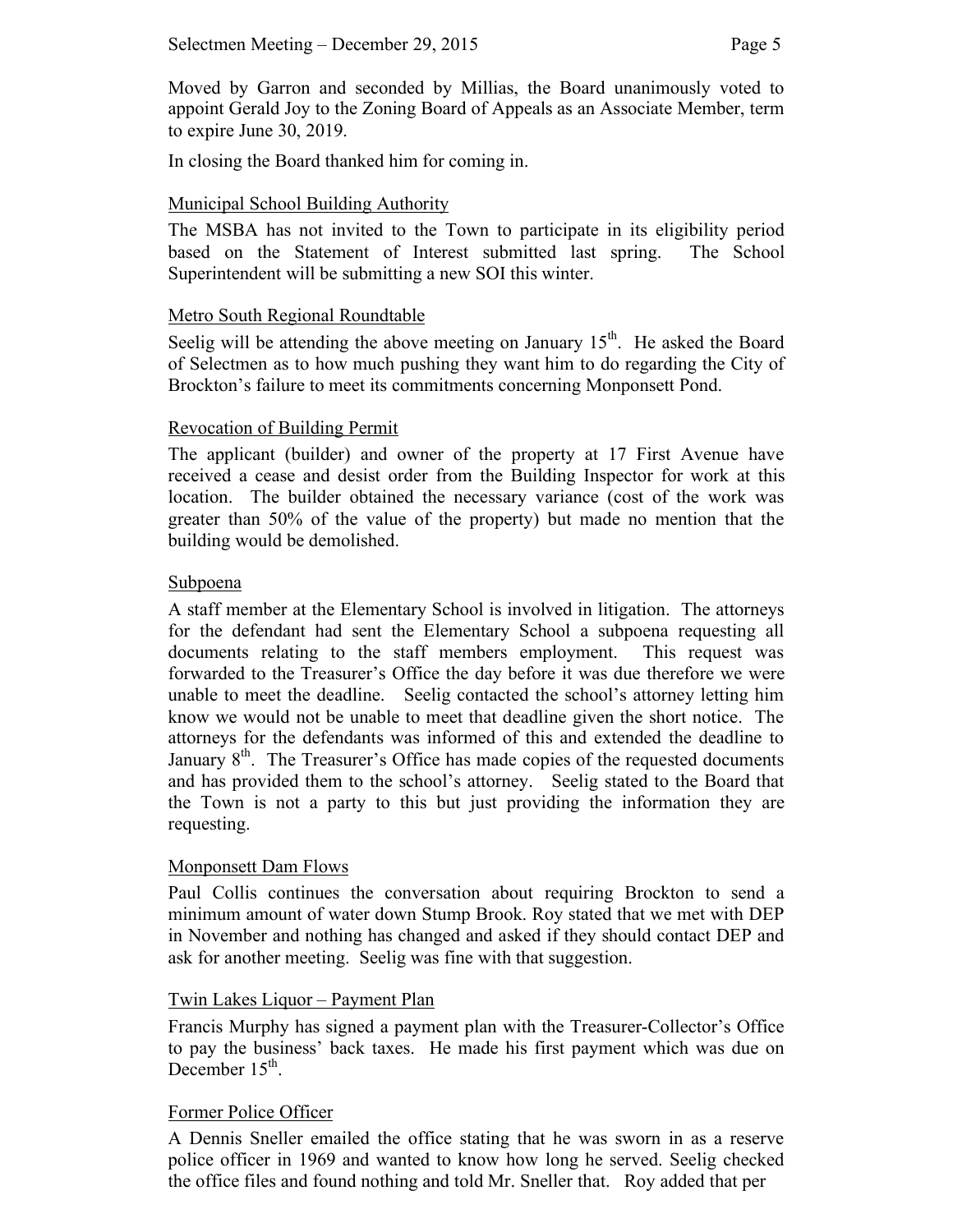Ted there are no records at the Police Station. Seelig has not heard back from him so he believes the matter is closed.

### **Microphones**

In response to my relaying complaints about the sound quality of the broadcasts Area 58 will look into possible remedies. If not resolved with Area 58 he will contact Comcast.

#### Volunteer Recognition

A resident has suggested that the Board should recognize long-term volunteers for various lengths of service such as 5, 10, 15, 20 years etc.

### Governor's Proposal to Modernize Municipal Finance and Government

The Governor is recommending approximately a hundred changes in State laws concerning municipal government. Copies of the material have been given to the BOS and Seelig has asked them to look at it and will bring it back up on January  $12<sup>th</sup>$  to see if the Board is interested in supporting these changes.

#### 2016 License Renewals

Moved by Garron and seconded by Millias, the Board unanimously voted to renew the following licenses for 2016:

Package Store Restaurant Common Victualler New Year's Eve Public Entertainment – Sundays Public Entertainment – weekdays

### Class II Licenses

#### *Alan's Automotive Service*

Moved by Garron and seconded by Millias, the Board unanimously voted to renew the Class II license for Alan's Automotive Service but send a letter stating that a sign for the business needs to be posted.

### *Classic Tinker Toys*

Moved by Garron and seconded by Millias, the Board unanimously voted to renew the Class II license for Classic Tinker Toys but send a letter stating that a sign for the business needs to be posted.

#### *Corkren's Auto*

Moved by Garron and seconded by Millias, the Board unanimously voted to renew the Class II license for Corkren's Auto.

#### *Davis Automotive*

Moved by Garron and seconded by Millias, the Board unanimously voted to table the renewal for Davis Automotive until January  $12<sup>th</sup>$  and send a letter to the license holder regarding the limit of vehicles for sale and that all vehicles for sale must have proper State/Federal information prominently displayed.

#### *Ellis Auto Body*

Moved by Garron and seconded by Millias, the Board unanimously voted to renew the Class II license for Ellis Auto Body*.*